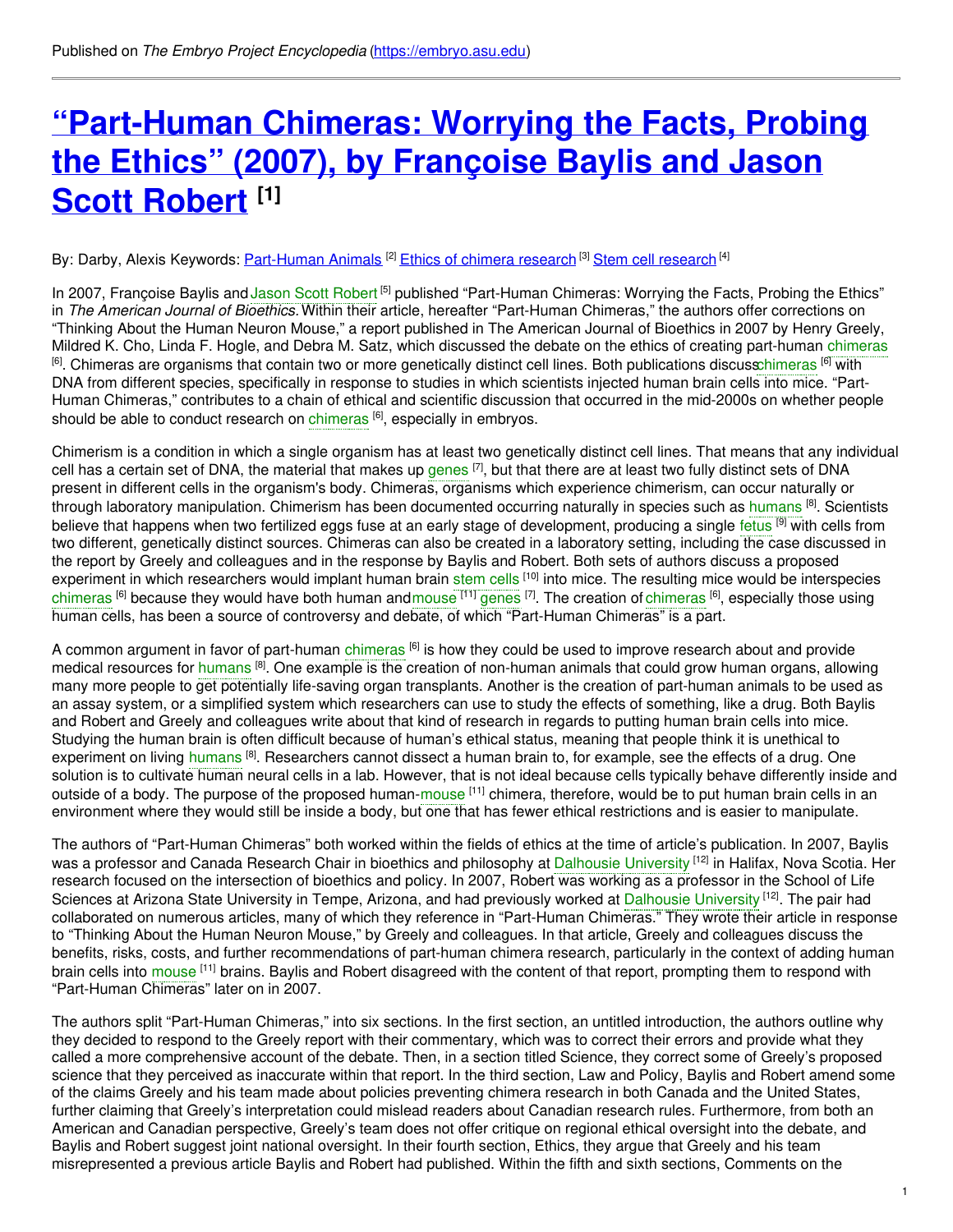Recommendations and Conclusion, Baylis and Robert make recommendations for future discussion on chimera research, stating that approaching such a topic from a purely utilitarian standpoint will not adequately account for the deeper philosophical complications raised by the part-human chimera debate.

In the first section, Baylis and Robert state their goals and purpose in writing the article. In 2003, four years prior to the publication of "Part-Human Chimeras," Baylis and Robert published one of the first articles on the ethics of transplanting human [stem](https://embryo.asu.edu/search?text=stem%20cells) cells <sup>[10]</sup> into non-human embryos, in which they argued that hang-ups over crossing species boundaries should not prevent part-human [chimeras](https://embryo.asu.edu/search?text=chimeras) <sup>[6]</sup>. They state that that article stimulated a debate within the scientific community, which was further compounded by a research proposal from biologist Irving Weissman, who initially suggested transplanting human brain cells into a [mouse](https://embryo.asu.edu/search?text=mouse) <sup>[11]</sup>. Several years later, in 2007, Greely and colleagues published "Thinking About the Human Neuron Mouse," in which they considered the ethical and legal issues of chimera research, using Weissman's proposed experiment as a case study. Baylis and Robert state that they published "Part-Human Chimeras" in response to Greely's report, asserting that they have two goals with their commentary. The first goal was to document and correct some of the science, ethics, and politics about part-human [chimeras](https://embryo.asu.edu/search?text=chimeras) <sup>[6]</sup> they claim Greely and colleagues had presented incorrectly. Their second goal was to review and comment upon the report's recommendations, with which Baylis and Robert disagree.

In the second section of their commentary, titled Science, Baylis and Robert state that the Greely report failed to understand and contextualize the relevant biology behind part-human [chimeras](https://embryo.asu.edu/search?text=chimeras) <sup>[6]</sup>. First, the authors state that the Greely report did not define [chimeras](https://embryo.asu.edu/search?text=chimeras) [6] accurately, stating that the given definition was biologically misleading as it did not encompass all types of chimerism. Specifically, Greely and his team defined [chimeras](https://embryo.asu.edu/search?text=chimeras) <sup>[6]</sup> as creatures with cells, tissues, or organs from individuals from two different species. However, Baylis and Robert state that Greely's definition only encompassed interspecies [chimeras](https://embryo.asu.edu/search?text=chimeras) <sup>[6]</sup>, or [chimeras](https://embryo.asu.edu/search?text=chimeras) <sup>[6]</sup> formed by two different species of organism. For example, a human<del>mouse</del> [11] chimera would fall into that category, but a chimera formed by two twins fusing i<mark>n [vitro](https://embryo.asu.edu/search?text=in%20vitro) <sup>[13]</sup> would not. Baylis and Robert suggest a corrected definition that accounts for</mark> both [chimeras](https://embryo.asu.edu/search?text=chimeras) <sup>(6)</sup> that form from individuals of the same species and individuals from different species.

In the same section, the authors then state that the Greely report inappropriately used the terms chimera and hybrid interchangeably. Whereas a chimera is composed of two or more genetically distinct cell lines from organisms of the same or different species, a hybrid always has one cell line containing combined DNA from different species. Typically, hybrids are created with an [egg](https://embryo.asu.edu/search?text=egg) <sup>[14]</sup> from one species and a [sperm](https://embryo.asu.edu/search?text=sperm) [<sup>15]</sup> cell from another to form a single embryo that contains the combined genetic material of the two species. For example, mules are hybrids created by breeding horses and donkeys, and they have both [horse](https://embryo.asu.edu/search?text=horse) <sup>[16]</sup> and donkey [genes](https://embryo.asu.edu/search?text=genes) <sup>[7]</sup> in every cell in their body. Baylis and Robert provide an example of the misnomer Greely used, citing his use of the word hybrid to describe a [mouse](https://embryo.asu.edu/search?text=mouse) <sup>[11]</sup> that scientists had injected tumor cells into. They state researchers should instead refer to such an organism as a part-human chimera.

Also in the second section, the authors question the examples of chimera research that the Greely report used. Greely included an example of scientists transplanting human brain cells into vervet monkeys and another example of human [stem](https://embryo.asu.edu/search?text=stem%20cells) cells <sup>[10]</sup> transplanted into [sheep](https://embryo.asu.edu/search?text=sheep) <sup>[17]</sup>. Baylis and Robert state that neither example was recent, and that the latter example was poorly communicated. Therefore, they argue that neither example serves as a robust point of comparison for the human [neuron](https://embryo.asu.edu/search?text=neuron) <sup>[18]</sup> mice. They insinuate that more recent research may have yielded different interpretations by Greely and colleagues and suggest the report should have focused on a more in-depth look at specific examples of human embryonic or brain cell transplantation into non-human hosts. Baylis and Robert also state that Greely and colleagues misstated the biology of engineered [chimeras](https://embryo.asu.edu/search?text=chimeras) <sup>[6]</sup>, and that this misunderstanding may have affected their ethical arguments, making them irrelevant.

In the third section of their article, titled Law and Policy, Baylis and Robert clarify some of the claims made within the Greely report about the laws and policies regulating chimera research in Canada and the United States. First, Baylis and Robert assert that Greely and colleagues made incomplete claims about the state of research affairs within Canada that could confuse a reader. They explain that, at the time of the article's publication in 2007, there were laws and policies in place expressly prohibiting any sort of chimera research within Canada. Such restrictions were not as absolute within the United States, where researchers could approach such research through policy loopholes. Furthermore, Greely and colleagues advocate for the use of Embryonic Stem Cell Research Oversight, or ESCRO, committees for chimera research. The National [Academy](https://embryo.asu.edu/search?text=National%20Academy%20of%20Sciences) of Sciences [19] originally suggested ESCRO committees in 2005 to offer a singular oversight option for issues pertaining to the use oftem cells <sup>[10]</sup> within research. Since debates on [part-human](https://embryo.asu.edu/search?text=stem%20cells) [chimeras](https://embryo.asu.edu/search?text=chimeras) <sup>[6]</sup> sometimes broach the topic of using human embryos, that research could potentially fall under ESCRO committee oversight. However, Baylis and Robert state that the debate at hand is much larger and would require a joint, national approach to assessing the debate surrounding part-human [chimeras](https://embryo.asu.edu/search?text=chimeras) <sup>[6]</sup>.

Baylis and Robert then seek to correct what they allege was a misrepresentation of an earlier publication of theirs in the article's fourth section, titled Ethics. Within the Greely report, Greely and colleagues cite another article from Baylis and Robert, "Crossing Species Boundaries," from 2003. The authors of the Greely report claim that Baylis and Robert argued for caution in creating part-human [chimeras](https://embryo.asu.edu/search?text=chimeras) <sup>[6]</sup> in the future. However, Baylis and Robert state that their goal with that article was not to take a position on whether or not [chimeras](https://embryo.asu.edu/search?text=chimeras) <sup>[6]</sup> should be created, but rather to review and critique objections to crossing species through chimera research, and to suggest that further research was needed.

Then, Baylis and Robert make three recommendations for improvement to the Greely report in their article's fifth section, Comments on the Recommendations. First, the authors suggest that Greely and colleagues consider extending their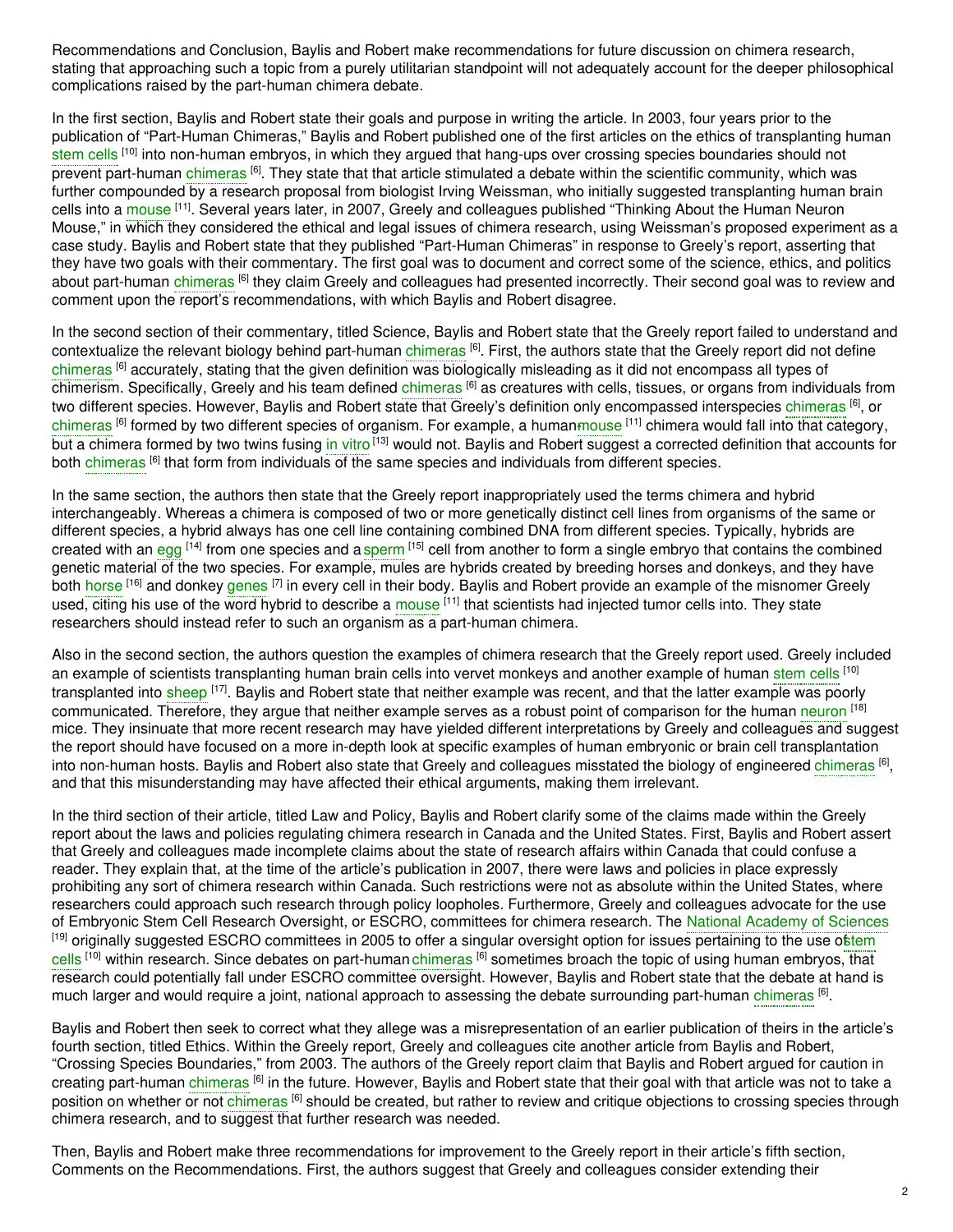perceptions on the debate of part-human animal research to review deeper philosophical questions. They state that the report only showed a harms and benefits analysis in terms of its ethical investigation and propose that they should consider deeper philosophical questions about what it means to be a human. Then, Baylis and Robert argue that Greely and colleagues should correct how they refer to a [mouse](https://embryo.asu.edu/search?text=mouse) <sup>[11]</sup> injected with human brain cells. In the original report, Greely and colleagues call [amouse](https://embryo.asu.edu/search?text=mouse) <sup>[11]</sup> injected with human brain cells a[mouse](https://embryo.asu.edu/search?text=mouse) <sup>[11]</sup>. However, Baylis and Robert suggest that they should instead refer to it as a parthuman animal. They state that by referring to the organism as a part-human animal, it may satisfy those who believe the organisms have a higher moral status than non-chimeric laboratory animals. This references another recurring argument in the broader discussion of part-human [chimeras](https://embryo.asu.edu/search?text=chimeras) <sup>[6]</sup>, that part-human animals have higher moral status than other, entirely non-human animals.

In the final section of their article, Conclusion, Baylis and Robert note that there have been many new articles and perspectives on whether scientists should or should not do chimera research. While they do not make a specific recommendation, the authors do state that scientific justifications for the research are scarce, and ethical arguments for doing such research are underdeveloped.

Greely and his team responded to Baylis and Robert's article in a 2007 commentary response published in*The American* Journal of Bioethics called "Response to open peer commentaries on 'Thinking about the huma[nneuron](https://embryo.asu.edu/search?text=neuron) [18] [mouse](https://embryo.asu.edu/search?text=mouse) [11]." Greely and colleagues argue that Baylis and Robert only pointed out things they believed to be errors or ways they would have written the article themselves, rather than offering a substantive response. Greely and his team also imply that Baylis and Robert misconstrued their original perception of the pair's 2003 article. The team does concede that they made a mistake by referring to a chimera as a hybrid once, and thank Baylis and Robert for their correction.

As of 2021, Baylis and Robert's article has been cited over thirty times, primarily in other articles on the ethics and politics of part-human [chimeras](https://embryo.asu.edu/search?text=chimeras) <sup>[6]</sup>. The debate on the use of human cells, especiall[ystem](https://embryo.asu.edu/search?text=stem%20cells) cells <sup>[10]</sup>, in chimera research remains active, and experts continue to discuss whether scientists should proceed with such research, and what its legal and ethical implications would be.

## **Sources**

- 1. Baylis, Françoise, and Jason Scott [Robert](https://embryo.asu.edu/search?text=Jason%20Scott%20Robert)<sup>[5]</sup>. "Part-Human Chimeras: Worrying the Facts, Probing the Ethics." The *American Journal of Bioethics* 7 (2007): 41–5.
- 2. [Dalhousie](https://embryo.asu.edu/search?text=Dalhousie%20University) University <sup>[12]</sup>. "Françoise Baylis." NTE Impact Ethics. *https://www.dal.ca/sites/noveltechethics/our*people/francoise-baylis.html [20] (Accessed October 5, 2020).
- 3. Greely, Henry T., Mildred K. Cho, Linda F. Hogle, and Debra M. Satz. "Response To Open Peer Commentaries on 'Thinking About the Human Neuron Mouse'." *The American Journal of Bioethics* 7 (2007): 4–6.
- 4. Greely, Henry T., Mildred K. Cho, Linda F. Hogle, and Debra M. Satz. "Thinking About the Human Neuron Mouse."*The American Journal of Bioethics* 7 (2007): 27–40. <https://www.ncbi.nlm.nih.gov/pmc/articles/PMC2220020/> [21] (Accessed October 6, 2020).
- 5. National [Academy](https://embryo.asu.edu/search?text=National%20Academy%20of%20Sciences) of Sciences <sup>[19]</sup>. "ESCRO Committees." National Academy of Sciences <sup>[19]</sup>. http://nas[sites.org/stemcells/escro-committees/](http://nas-sites.org/stemcells/escro-committees/)<sup>[22]</sup> (Accessed October 5, 2020).
- 6. Robert, Jason Scott, and Françoise Baylis. "Crossing Species Boundaries."*American Journal of Bioethics* 3 (2003): 1–13.
- 7. Robert, Jason Scott. "The Science and Ethics of Making Part-Human Animals in Stem Cell Biology."*The FASEB Journal* 20 (2006): 838–45. <u><https://faseb.onlinelibrary.wiley.com/doi/10.1096/fj.05-4286lsf></u> <sup>[23]</sup> (Accessed October 7, 2020).
- 8. Streiffer, Robert. "Chimeras, Moral Status, and Public Policy: Implications of the Abortion Debate for Public Policy on Human/Nonhuman Chimera Research." *The Journal of Law, Medicine & Ethics*38 (2010): 238–50.
- 9. Yu, Neng, Margot S. Kruskall, Juan J. Yunis, Joan HM Knoll, Lynne Uhl, Sharon Alosco, Marina Ohashi, Olga Clavijo, Zaheed Husain, Emilio J. Yunis, Jorge J. Yunis, and Edmond J. Yunis. "Disputed Maternity Leading To Identification Of Tetragametic Chimerism." *New England Journal of Medicine* 346 (2002): 1545–52. <https://www.nejm.org/doi/full/10.1056/NEJMoa013452> [24] (Accessed September 18, 2020).

In 2007, Françoise Baylis and Jason Scott Robert published "Part-Human Chimeras: Worrying the Facts, Probing the Ethics" in The American Journal of Bioethics. Within their article, hereafter "Part-Human Chimeras," the authors offer corrections on "Thinking About the Human Neuron Mouse," a report published in The American Journal of Bioethics in 2007 by Henry Greely, Mildred K. Cho, Linda F. Hogle, and Debra M. Satz, which discussed the debate on the ethics of creating part-human chimeras. Chimeras are organisms that contain two or more genetically distinct cell lines. Both publications discuss chimeras with DNA from different species, specifically in response to studies in which scientists injected human brain cells into mice. "Part-Human Chimeras," contributes to a chain of ethical and scientific discussion that occurred in the mid-2000s on whether people should be able to conduct research on chimeras, especially in embryos.

### **Subject**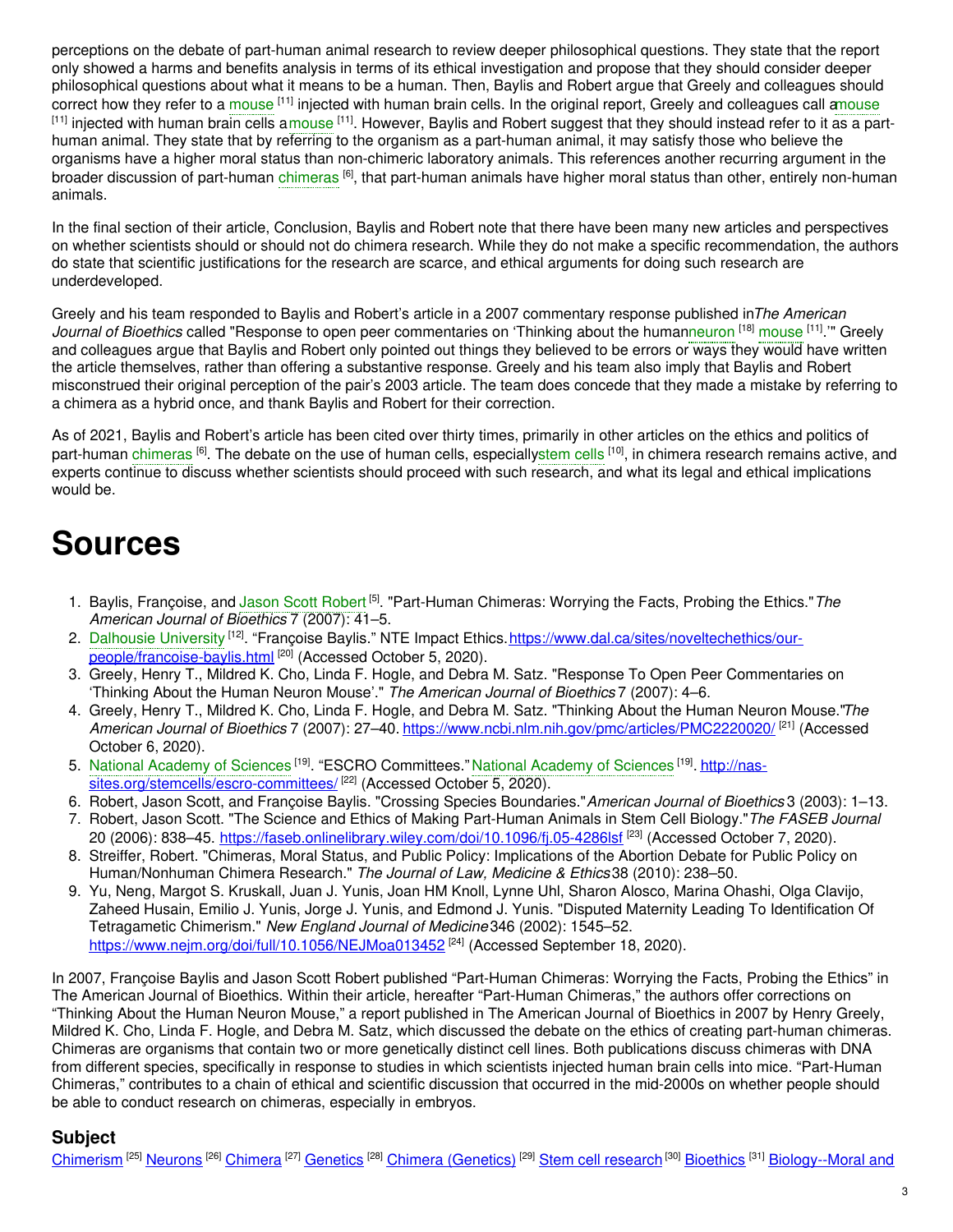ethical aspects <sup>[32]</sup> Science--Biology [\(General\)--Bioethics](https://embryo.asu.edu/library-congress-subject-headings/science-biology-general-bioethics) <sup>[33]</sup> [Hybrids](https://embryo.asu.edu/medical-subject-headings/hybrids) <sup>[34]</sup> [Stem](https://embryo.asu.edu/medical-subject-headings/stem-cells) Cells <sup>[35]</sup> [Embryonic](https://embryo.asu.edu/medical-subject-headings/embryonic-stem-cells) Stem Cells <sup>[36]</sup> embryo [research](https://embryo.asu.edu/medical-subject-headings/embryo-research) <sup>[37]</sup> Embryo Cell [Research](https://embryo.asu.edu/medical-subject-headings/research-embryo-creation) <sup>[38]</sup> Embryo [Experimentation](https://embryo.asu.edu/medical-subject-headings/embryo-mammalian) <sup>[39]</sup> Human Embryo Research <sup>[40]</sup> Research Embryo Creation <sup>[41]</sup> Embryo, Mammalian <sup>(42)</sup> [Transplantation](https://embryo.asu.edu/medical-subject-headings/transplantation-chimera) Chimera <sup>[43]</sup> [Hybrid](https://embryo.asu.edu/medical-subject-headings/hybrid-cells) Cells <sup>[44]</sup> [Hybridization,](https://embryo.asu.edu/medical-subject-headings/hybridization-intraspecies) Intraspecies <sup>[45]</sup> Animal [Experimentation](https://embryo.asu.edu/medical-subject-headings/animal-experimental-use) <sup>[46]</sup> Animal [Experimental](https://embryo.asu.edu/medical-subject-headings/research-ethics-committee) Use <sup>[47]</sup> Animal [Research](https://embryo.asu.edu/medical-subject-headings/animal-research) <sup>[48]</sup> Animal Ethics [Committees](https://embryo.asu.edu/medical-subject-headings/animal-ethics-committees) <sup>[49]</sup> Ethics [Committees,](https://embryo.asu.edu/medical-subject-headings/ethics-committees-research) Research <sup>[50]</sup> Research Ethics Committee <sup>[51]</sup> Ethics in [Publishing](https://embryo.asu.edu/medical-subject-headings/ethics-publishing) <sup>[52]</sup> [Laboratory](https://embryo.asu.edu/medical-subject-headings/laboratory-research) Research <sup>[53]</sup> Animals, [Genetically](https://embryo.asu.edu/medical-subject-headings/animals-genetically-modified) Modified <sup>[54]</sup> Genetic [Research](https://embryo.asu.edu/medical-subject-headings/genetic-research) <sup>[55]</sup> Stem Cell <u>[Transplantation](https://embryo.asu.edu/medical-subject-headings/stem-cell-transplantation) [56] [Embryonic](https://embryo.asu.edu/medical-subject-headings/human-embryonic-stem-cells) Stem Cell Research [57] Human Embryonic Stem Cells</u> [58] <u>[Neural](https://embryo.asu.edu/medical-subject-headings/neural-stem-cells) Stem Cells</u> [59]

#### **Topic**

[Organisms](https://embryo.asu.edu/topics/organisms)<sup>[60]</sup> [Ethics](https://embryo.asu.edu/topics/ethics)<sup>[61]</sup>

#### **Publisher**

Arizona State University. School of Life Sciences. Center for Biology and Society. Embryo Project Encyclopedia.

#### **Rights**

Copyright Arizona Board of Regents Licensed as Creative Commons Attribution-NonCommercial-Share Alike 3.0 Unported (CC BY-NC-SA 3.0) http://creativecommons.org/licenses/by-nc-sa/3.0/

#### **Format**

<u>[Articles](https://embryo.asu.edu/formats/articles)</u> [<sup>62]</sup>

**Last Modified** Sunday, June 20, 2021 - 03:06

**DC Date Accessioned** Sunday, June 20, 2021 - 02:56

**DC Date Available** Sunday, June 20, 2021 - 02:56

**DC Date Created** 2021-06-19

[Contact](https://embryo.asu.edu/contact) Us

© 2021 Arizona Board of Regents

The Embryo Project at Arizona State University, 1711 South Rural Road, Tempe Arizona 85287, United States

**Source URL:** https://embryo.asu.edu/pages/part-human-chimeras-worrying-facts-probing-ethics-2007-francoise-baylis-andjason-scott-robert

#### **Links**

[1] https://embryo.asu.edu/pages/part-human-chimeras-worrying-facts-probing-ethics-2007-francoise-baylis-and-jason-scottrobert

- [2] https://embryo.asu.edu/keywords/part-human-animals
- [3] https://embryo.asu.edu/keywords/ethics-chimera-research
- [4] https://embryo.asu.edu/keywords/stem-cell-research
- [5] https://embryo.asu.edu/search?text=Jason%20Scott%20Robert
- [6] https://embryo.asu.edu/search?text=chimeras
- [7] https://embryo.asu.edu/search?text=genes
- [8] https://embryo.asu.edu/search?text=humans
- [9] https://embryo.asu.edu/search?text=fetus
- [10] https://embryo.asu.edu/search?text=stem%20cells
- [11] https://embryo.asu.edu/search?text=mouse
- [12] https://embryo.asu.edu/search?text=Dalhousie%20University
- [13] https://embryo.asu.edu/search?text=in%20vitro
- [14] https://embryo.asu.edu/search?text=egg
- [15] https://embryo.asu.edu/search?text=sperm
- [16] https://embryo.asu.edu/search?text=horse
- [17] https://embryo.asu.edu/search?text=sheep
- [18] https://embryo.asu.edu/search?text=neuron
- [19] https://embryo.asu.edu/search?text=National%20Academy%20of%20Sciences